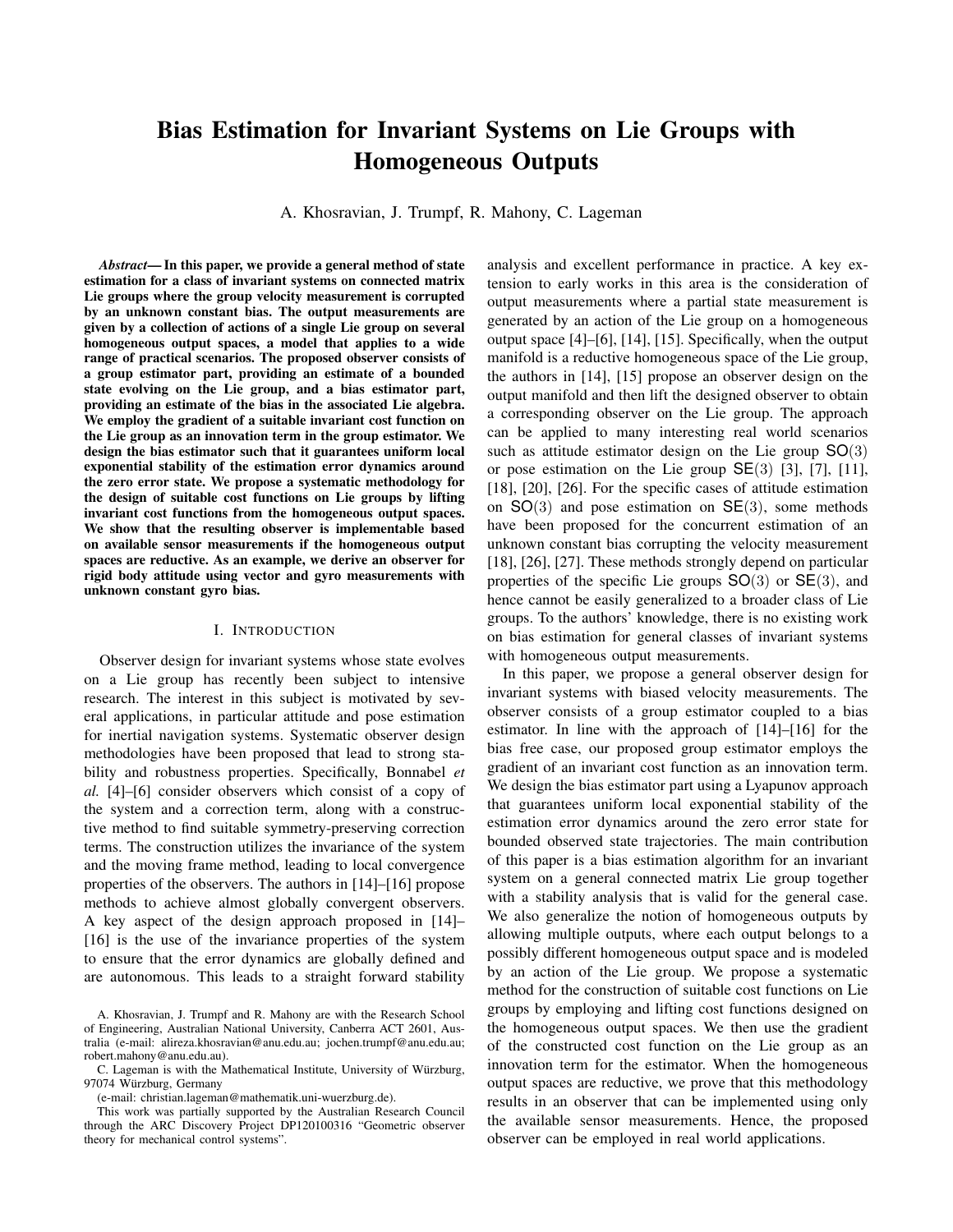The paper is organized as follows. After briefly clarifying our notation in Section II, we formulate the problem in Section III. We introduce the proposed observer in Section IV and investigate its convergence properties. Section V is devoted to the systematic construction of cost functions on Lie groups. The main results of the paper are summarized in Theorem 2 (stability analysis of the observer) and Proposition 4 (constructing cost functions on Lie groups). A detailed example in Section VI and brief conclusions in Section VII complete the paper.

#### II. NOTATION AND DEFINITIONS

Let  $G$  be a connected matrix Lie group with associated Lie algebra  $\mathfrak g$ . Denote the identity element of  $G$  by  $I$ . Left (resp. right) multiplication of  $X \in G$  by  $S \in G$  is denoted by  $L_S X = S X$  (resp.  $R_S X = X S$ ). The Lie algebra g can be identified with the tangent space at the identity element of the Lie group, i.e.  $\mathfrak{g} \cong T_I G$ . For any  $u \in \mathfrak{g}$ , one can obtain a tangent vector at  $S \in G$  by left (resp. right) translation of u denoted by  $Su := T_I L_S u \in T_S G$  (resp.  $uS := T_I R_S u \in$  $T_S$ G). The adjoint map at the point  $S \in G$  is denoted by Ad<sub>S</sub>:  $\mathfrak{g} \to \mathfrak{g}$  and is defined by Ad<sub>S</sub>v :=  $T_S R_{S^{-1}} T_I L_S v$  =  $SvS^{-1}$  for all  $v \in \mathfrak{g}$ . A cost function  $\phi: G \times G \to \mathbb{R}$  is rightinvariant if  $\phi(\hat{X}S,XS) = \phi(\hat{X},X)$  for all  $X, \hat{X}, S \in G$ . We denote a Riemannian metric at a point  $X \in G$  by  $\langle ., . \rangle_X$ . The Riemannian metric is right-invariant if for all  $u, v \in T_XG$ we have  $\langle u, v \rangle_X = \langle uX^{-1}, vX^{-1} \rangle_I$ . We denote an inner product on g by  $\langle\!\langle .,.\rangle\!\rangle$ . Consider a linear map  $H: \mathfrak{g} \to \mathfrak{g}$ . The Hermitian adjoint of  $H$  is denoted by  $H^*$  and is defined as the linear map  $H^*$ :  $\mathfrak{g} \to \mathfrak{g}$  such that for all  $v_1, v_2 \in \mathfrak{g}$  we have  $\langle Hv_1, v_2 \rangle = \langle v_1, H^*v_2 \rangle$ . We use the acronym SPD for symmetric positive definite.

# III. PROBLEM FORMULATION

Consider a class of left-invariant systems on  $G$  given by

$$
\dot{X} = Xu \tag{1}
$$

where  $u \in \mathfrak{g}$  is the group velocity. Although the ideas presented in this paper are based on the above left-invariant dynamics, they can easily be modified to suite a rightinvariant system as was done for instance in [16]. If we interpret  $u: \mathbb{R} \to \mathfrak{g}$  as an input of system (1), this input is called *admissible* if corresponding solutions for the system exist for all initial values and all initial times, and if these solutions are unique, continuously differentiable and exist for all time. For many systems of practical interest, e.g., affinely bounded, smooth systems, there is always a "rich" set of admissible inputs (every continuous input is admissible in this case). In most mechanical systems,  $u$  is interpreted as the velocity of physical objects. Hence, it is reasonable to assume that  $u$  is bounded and continuous.

Let  $M_i$ ,  $i = 1, ..., n$  denote a collection of n homogeneous spaces of G, termed *output spaces*. Denote the outputs of system (1) by  $y_i \in M_i$ . Suppose each output provides a partial measurement of X via  $y_i = h_i(X, \hat{y}_i)$ where  $\hat{y}_i$  is the reference output associated with  $y_i$  and  $h_i$  is a right action of G on  $M_i$ , i.e.  $h_i(XS, y_i) = h_i(S, h_i(X, y_i))$ 

for all  $y_i \in M_i$  and all  $X, S \in G$ . We will assume that the state  $X$  in (1) is observable from measurements of u and  $y := (y_1, \ldots, y_n)$ . We define the combined reference output  $y_0 := (\hat{y}_1, \dots, \hat{y}_n)$  and the combined right action  $h(X, y_0) := (h_1(X, \mathring{y}_1), \dots, h_n(X, \mathring{y}_n))$ . The output y belongs to the orbit of  $G$  acting on the product space  $M_1 \times \ldots \times M_n$  containing  $y_0$ , that is

$$
M := \{ y \in M_1 \times M_2 \dots \times M_n | y = h(X, y_0), X \in G \}
$$
  

$$
\subset M_1 \times M_2 \dots \times M_n.
$$

Note that the combined action defined above is transitive on M. Hence, M is a homogeneous space of G while  $M_1 \times$  $\ldots \times M_n$  is not necessarily a homogeneous space [13].

We assume that a measurement of group velocity is available, but it is corrupted by a constant unknown additive bias. That is

$$
u_y = u + b \tag{2}
$$

where  $u_y \in \mathfrak{g}$  is the measurement of u and  $b \in \mathfrak{g}$  is an unknown constant bias.

Our goal is to design an observer that estimates  $X$  and  $b$ . Denoting the estimate of X by  $\hat{X}$ , we consider the following right-invariant group error,

$$
E_r = \hat{X} X^{-1} \tag{3}
$$

as was proposed in [16]. The above error resembles the usual  $\hat{x}$ −x used in classical observer theory when  $\hat{x}$  and x belong to a vector space. It is worth recalling that  $\ddot{X} = X$  if and only if  $E_r = I$ . Denoting the estimate of b by b, we consider the following bias estimation error

$$
\tilde{b} = \hat{b} - b. \tag{4}
$$

*Example 1:* The attitude estimation problem has been investigated by a range of authors during the past decades [3], [7], [9], [18], [21], [25], [27]. The attitude of a rigid body can be identified with a rotation matrix  $R \in SO(3)$ representing the rotation from a body-fixed frame  ${B}$  to the inertial frame  $\{A\}$ . Denoting the set of skew-symmetric matrices by  $g = \mathfrak{so}(3)$ , the Lie algebra of the Lie group  $G = SO(3)$ , the natural body-fixed frame kinematics of this system is given by

$$
\dot{R} = R\Omega \tag{5}
$$

where  $\Omega \in \mathfrak{so}(3)$  represents the angular velocity of  $\{B\}$  with respect to  $\{A\}$  expressed in  $\{B\}$ . The angular velocity measured by rate gyros is usually corrupted by additive unknown bias such that  $\Omega_y = \Omega + b$  where  $\Omega_y$  is the measured angular velocity and b denotes the unknown constant bias. Assume that partial attitude information is provided by measuring a constant inertial direction in  ${B}$ . Such a measurement can be provided by on-board sensor systems such as a magnetometer or an accelerometer. We recall that in most practical cases, the constant inertial direction  $\hat{y}_1$  is known *a priori*, for example in the case of using an accelerometer,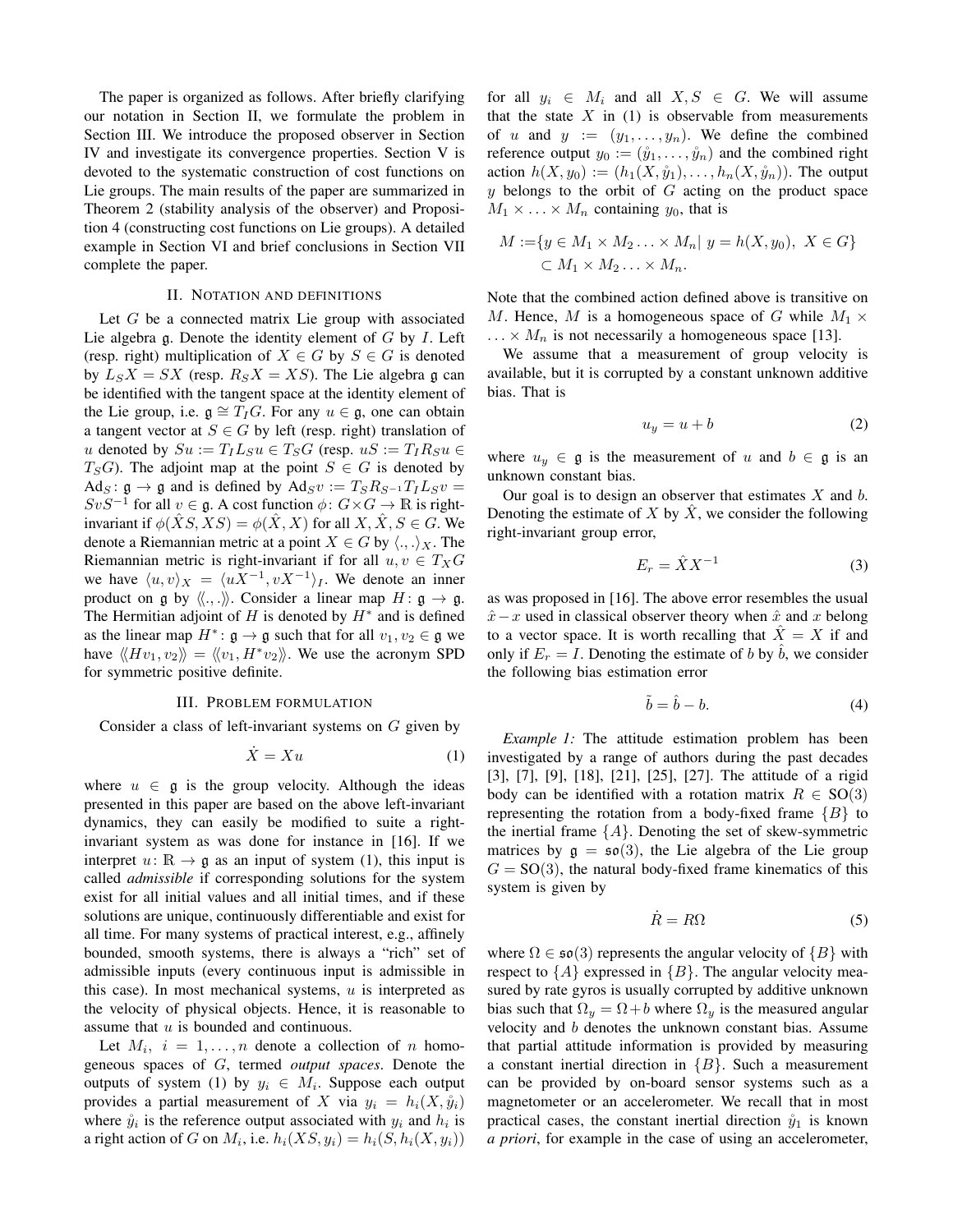the gravitational direction is known in the inertial frame. The measured direction  $y_1$  is related to R and  $\hat{y}_1$  by

$$
y_1 = R^\top \mathring{y}_1. \tag{6}
$$

The vectors  $y_1$  and  $\hat{y}_1$  are normalized to have unit norm such that the measured output lives in the sphere  $S^2$ . The output map  $(6)$  defines a right action of  $SO(3)$  on the homogeneous space  $M_1 \cong \mathbb{S}^2$  by  $h_1(R, \mathring{y}_1) := R^\top \mathring{y}_1$ . The attitude estimation problem is to use the measurement  $y_1$  and the reference  $\hat{y}_1$  in order to estimate the attitude matrix  $R$ . It is known that the attitude kinematics are in fact unobservable when only a single constant inertial direction is measured by the sensor system [18], [19], [25]. To resolve this issue, it is common to employ multiple sensors each measuring a different inertial direction. For instance, suppose  $y_1, y_2 \in S^2$  are two vector measurements associated with the inertial directions  $\hat{y}_1, \hat{y}_2 \in S^2$ . Now we consider  $y := (y_1, y_2)$  as the output and  $y_0 := (\hat{y}_1, \hat{y}_2)$ as the reference output and construct the combined action  $h(R, y_0) := (h_1(R, \mathring{y}_1), h_2(R, \mathring{y}_2)) = (R^\top \mathring{y}_1, R^\top \mathring{y}_2)$ . Note that h is a transitive right action of  $SO(3)$  on the output space  $M := \{y \in S^2 \times S^2 | y = (R^{\top} \hat{y}_1, R^{\top} \hat{y}_2) \}$  which is an orbit of  $SO(3)$  acting on  $S^2 \times S^2$ . It is well known that the system is observable if  $\hat{y}_1$  and  $\hat{y}_2$  are non-collinear [18], [19], [25], [27].

#### IV. OBSERVER DESIGN AND ANALYSIS

We propose the following *group estimator*,

$$
\dot{\hat{X}} = \hat{X}(u_y - \hat{b}) - \text{grad}_1 \phi(\hat{X}, X) \tag{7}
$$

where  $\phi$ :  $G \times G \to \mathbb{R}^+$  is a *cost function* and grad<sub>1</sub> $\phi$  denotes the Riemannian gradient of  $\phi$  with respect to its first variable. The above structure for the group estimator was proposed in [16] for the case of a bias free group velocity measurement.

We propose the following *bias estimator*,

$$
\dot{\hat{b}} = \gamma \text{Ad}_{\hat{X}}^* \left( \text{ grad}_1 \phi(\hat{X}, X) \hat{X}^{-1} \right), \tag{8}
$$

where  $\gamma$  is a positive scalar and Ad $^*_{\hat{X}}$ :  $\mathfrak{g} \to \mathfrak{g}$  denotes the Hermitian adjoint of Ad<sub> $\hat{x}$ </sub>, cf. Section II. In Section V below, we propose a systematic method for constructing suitable cost functions  $\phi(X, X)$  on Lie groups by employing and lifting cost functions designed on the homogeneous output spaces. When the homogeneous output spaces are *reductive* [13], we will show that grad<sub>1</sub> $\phi$ ( $\hat{X}$ ,  $X$ ) (and consequently the observer (7)-(8)) is *implementable* based on sensor measurements, i.e. it is only a function of  $\hat{X}, y, y_0$  and it is not a direct function of the unknown variable  $X$ . The properties of the above observer are summarized in the following theorem.

*Theorem 2:* Consider the observer (7)-(8) for the system (1)-(2) and assume that both the admissible group velocity  $u$  and the system state  $X$  are bounded. Assume that  $\phi(\hat{X}, X) : G \times G \to \mathbb{R}^+$  is right-invariant and that  $\text{grad}_1 \phi(X, X)$  is computed with respect to a right-invariant Riemannian metric on G. Suppose in addition that  $\phi$  is chosen such that grad<sub>1</sub> $\phi(I, I) = 0$  and Hess<sub>1</sub> $\phi(I, I)$  is SPD which in particular implies that  $\phi(., I): G \rightarrow \mathbb{R}^+$ 

has an isolated local minimum at  $\phi(I, I)$ . Then the error  $(E_r(t), \tilde{b}(t))$  is uniformly locally exponentially stable around  $(I, 0)$ . Moreover, if all *sublevel sets* of  $\phi(., I): G \to \mathbb{R}^+$ defined by  $\{E \in G | \phi(E, I) \leq c\}, c \in \mathbb{R}^+$  are compact then the error is bounded for all  $t > 0$  and all initial conditions.

Note that Theorem 2 requires the existence of a rightinvariant Riemannian metric on G and a suitable rightinvariant cost φ. A right-invariant Riemannian metric can easily be constructed on any Lie group by transporting an inner product on the Lie algebra to other tangent spaces by right translation. In Section V below, we propose a method for designing a right-invariant cost function  $\phi$  based on invariant cost functions on the homogeneous output spaces. This method is illustrated in Section VI by a detailed example, namely attitude estimator design on SO(3).

Also note that the requirement for the system state to be bounded is no restriction in practice and is automatically fulfilled for a compact matrix Lie group  $G$  such as  $SO(3)$ .

### *A. Proof of Theorem 2*

Replacing  $u_y$  from (2) into (7) and using (1), the dynamics of the group error (3) are given by

$$
\dot{E}_r = \dot{\hat{X}} X^{-1} + \hat{X} (X^{-1})
$$
\n
$$
= \hat{X} u X^{-1} - \hat{X} \tilde{b} X^{-1} - \text{grad}_1 \phi(\hat{X}, X) X^{-1} - \hat{X} u X^{-1}.
$$
\n(9)

In light of the right-invariant property of the considered cost function and the Riemannian metric, [16, Lemma 16] implies

$$
\text{grad}_1 \phi(\hat{X}, X) X^{-1} = \text{grad}_1 \phi(E_r, I). \tag{10}
$$

Using (10), the group error dynamics (9) is simplified to

$$
\dot{E}_r = -\mathbf{A} \mathbf{d}_{\hat{X}} \tilde{b} E_r - \text{grad}_1 \phi(E_r, I). \tag{11}
$$

Consider the candidate Lyapunov function,

$$
\mathcal{L}(E_r, \tilde{b}) = \phi(E_r, I) + \frac{1}{2\gamma} \langle \langle \tilde{b}, \tilde{b} \rangle \rangle.
$$
 (12)

The time derivative of  $\mathcal L$  is given by

$$
\dot{\mathcal{L}}(E_r, \tilde{b}) = \langle \text{grad}_1 \phi(E_r, I), \dot{E}_r \rangle_{E_r} + \frac{1}{\gamma} \langle \langle \tilde{b}, \dot{\tilde{b}} \rangle \rangle. \tag{13}
$$

Recalling  $\dot{\tilde{b}} = \dot{\tilde{b}}$  and substituting  $\dot{E}_r$  from (11) in (13), we have

$$
\dot{\mathcal{L}}(E_r, \tilde{b}) = - ||\text{grad}_1 \phi(E_r, I)||^2
$$
  
 
$$
- \langle \text{grad}_1 \phi(E_r, I), \text{Ad}_{\hat{X}} \tilde{b} E_r \rangle_{E_r} + \frac{1}{\gamma} \langle \langle \tilde{b}, \dot{\tilde{b}} \rangle \rangle.
$$

Using the right-invariant property of the Riemannian metric for the second term on the right hand side, it follows that

$$
\dot{\mathcal{L}}(E_r, \tilde{b}) = -\|\text{grad}_1 \phi(E_r, I)\|^2
$$
  
\n
$$
-\langle \text{grad}_1 \phi(E_r, I) E_r^{-1}, \text{Ad}_{\hat{X}} \tilde{b} \rangle \rangle + \frac{1}{\gamma} \langle \langle \tilde{b}, \dot{\tilde{b}} \rangle \rangle
$$
  
\n
$$
= -\|\text{grad}_1 \phi(E_r, I)\|^2
$$
(14)  
\n
$$
+ \frac{1}{\gamma} \langle \langle \tilde{b}, -\gamma \text{Ad}_{\hat{X}}^* (\text{grad}_1 \phi(E_r, I) E_r^{-1}) + \dot{\tilde{b}} \rangle \rangle
$$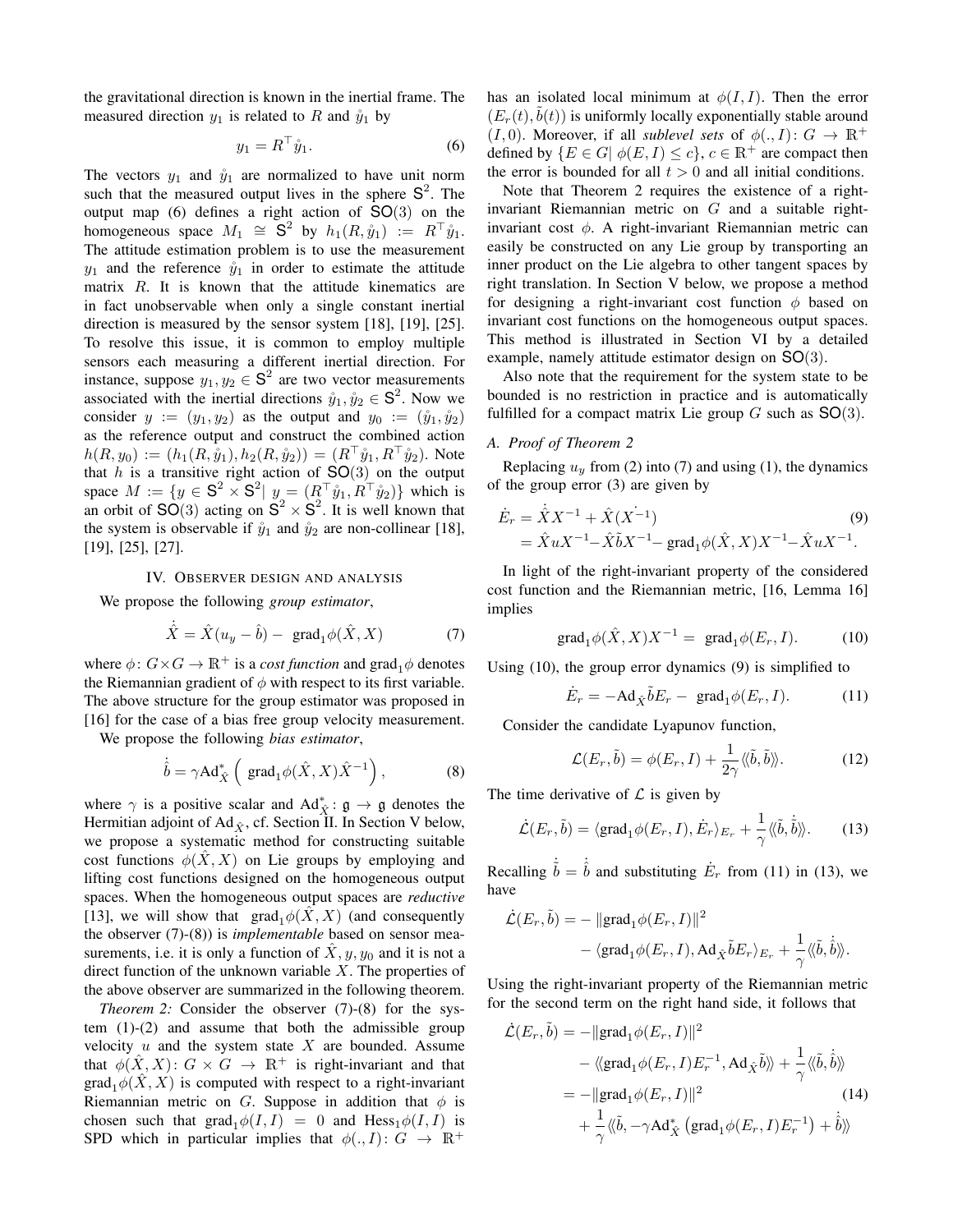where the definition of the Hermitian adjoint is used to simplify the second term on the right hand side. Moreover, recalling (8) and using (10) we have

$$
\dot{\hat{b}} = \gamma \mathbf{A} \mathbf{d}_{\hat{X}}^* \left( \text{grad}_1 \phi(\hat{X}, X) \hat{X}^{-1} \right)
$$
  
=  $\gamma \mathbf{A} \mathbf{d}_{\hat{X}}^* \left( \text{grad}_1 \phi(E_r, I) E_r^{-1} \right).$  (15)

Replacing  $\hat{b}$  in (14) from (15) yields

$$
\dot{\mathcal{L}}(E_r, \tilde{b}) = -\|\text{grad}_1 \phi(E_r, I)\|^2 \le 0 \tag{16}
$$

which implies that the Lyapunov function is non-increasing along the system trajectories and we have  $\mathcal{L}(t) \leq \mathcal{L}(t_0)$  for all  $t > 0$ . This proves that the error signals are bounded near  $(I, 0)$  if the initial errors belong to a sufficiently small neighborhood of  $(I, 0)$ . Moreover, if all sublevel sets of  $\phi(., I): G \to \mathbb{R}^+$  are compact then the errors are bounded for all initial conditions. Since the system state  $X$  is assumed bounded, it follows that the observer states  $\hat{X}$  and  $\hat{b}$  are also bounded.

In light of (11) and (15), one obtains the following closed loop error dynamics,

$$
\dot{E}_r = -(\text{Ad}_{\hat{X}}\tilde{b})E_r - \text{grad}_1\phi(E_r, I), \qquad (17)
$$

$$
\dot{\tilde{b}} = \gamma \text{Ad}_{\hat{X}}^* \left( \text{grad}_1 \phi(E_r, I) E_r^{-1} \right). \tag{18}
$$

Let  $\epsilon, \delta \in \mathfrak{g}$  denote the first order approximations of E and b, respectively. Linearizing the error dynamics around  $(I, 0)$ and neglecting all terms of quadratic or higher order in  $(\epsilon, \delta)$ yields

$$
\dot{\epsilon} = -\mathrm{Ad}_{\hat{X}} \delta - \mathrm{Hess}_1 \phi(I, I)\epsilon,\tag{19}
$$

$$
\dot{\delta} = \gamma \text{Ad}^*_{\hat{X}}(\text{Hess}_1 \phi(I, I)\epsilon),\tag{20}
$$

where  $Hess_1 \phi(I, I)$  denotes the Hessian of the function  $\phi(., I): G \to \mathbb{R}$  evaluated at the point  $(I, I)$ , which is assumed to be SPD. To analyze the stability of system (19)- (20), we rewrite that system as

$$
\begin{bmatrix} \dot{\epsilon} \\ \dot{\delta} \end{bmatrix} = \begin{bmatrix} -\text{Hess}_{1}\phi(I,I) & -\text{Ad}_{\hat{X}} \\ \gamma \text{Ad}_{\hat{X}}^{*} \text{Hess}_{1}\phi(I,I) & 0 \end{bmatrix} \begin{bmatrix} \epsilon \\ \delta \end{bmatrix}.
$$
 (21)

We observe that the linear map

$$
\begin{bmatrix}\n-\text{Hess}_1\phi(I,I) & -\text{Ad}_{\hat{X}} \\
\gamma\text{Ad}_{\hat{X}}^*\text{Hess}_1\phi(I,I) & 0\n\end{bmatrix}
$$

on the right hand side of (21) resembles the following matrix structure

$$
\Psi:=\left[\begin{array}{cc} A&B\\ -B^\top P&0\end{array}\right],
$$

where  $A$  is a Hurwitz matrix and  $P$  is a SPD matrix. Stability analysis of systems with dynamics  $\dot{x} = \Psi x$  is of interest in adaptive control design and has been investigated carefully in the literature during the past decades [17], [22], [23]. The following lemma is a coordinate-free version of [17, Theorem 1], adapted to our setting. Applying it to system (21) will complete the proof of Theorem 2.

*Lemma 3:* Suppose  $x, y \in \mathfrak{g}$  and  $(x, y)$  is governed by the following linear time-varying parameterized dynamics

$$
\begin{bmatrix} \dot{x} \\ \dot{y} \end{bmatrix} = \begin{bmatrix} A(t,\lambda) & B(t,\lambda) \\ -B^*(t,\lambda)P(t,\lambda) & 0 \end{bmatrix} \begin{bmatrix} x \\ y \end{bmatrix}
$$
 (22)

where  $\lambda \in \mathcal{D}$  is a constant parameter and  $\mathcal{D}$  is a closed not necessarily compact set. Here, A, B and P are bounded continuous maps of  $(t, \lambda)$ , the maps B and P are continuously differentiable with respect to time, the time derivative of B is uniformly bounded (uniform in  $\lambda$ ) and  $B^*(t, \lambda)$ :  $\mathfrak{g} \to \mathfrak{g}$ denotes the Hermitian adjoint of the linear map  $B(t, \lambda)$ :  $\mathfrak{g} \rightarrow$ g, cf. Section II. Suppose that  $A(t, \lambda)$ :  $g \rightarrow g$  is a linear map and that  $P(t, \lambda)$ :  $\mathfrak{g} \rightarrow \mathfrak{g}$  is a SPD linear map such that the map  $Q(t, \lambda) := \dot{P}(t, \lambda) + A^*(t, \lambda)P(t, \lambda) +$  $P^*(t, \lambda)A(t, \lambda): \mathfrak{g} \rightarrow \mathfrak{g}$  is symmetric negative definite. Finally, suppose that positive scalars  $p_m, p_M, q_m, q_M$  exist such that  $p_m \leq \langle P(t, \lambda)v_1, v_2 \rangle \leq p_M$  and  $-q_m \leq$  $\langle \langle Q(t, \lambda)w_1, w_2 \rangle \rangle \le -q_M$  for all  $v_1, v_2, w_1, w_2 \in \mathfrak{g}$  and all  $(t, \lambda) \in \mathbb{R}^+ \times \mathcal{D}$ . Then the equilibrium  $(0, 0)$  of system (22) is uniformly exponentially stable (uniform with respect to both, initial conditions and  $\lambda$ ) if and only if there exists a  $T > 0$  so that for all  $t \geq 0$  the linear map  $\int_{t}^{t+T} B^*(\tau,\lambda)B(\tau,\lambda)d\tau: \mathfrak{g} \to \mathfrak{g}$  is uniformly  $\lambda$ -SPD for all  $\lambda \in \mathcal{D}$ . That is, there exist  $\mu > 0$  and  $T > 0$  such that for all  $t \geq 0$ , all  $0 \neq w \in \mathfrak{g}$  and all  $\lambda \in \mathcal{D}$ 

$$
\langle \langle \left( \int_{t}^{t+T} B^*(\tau, \lambda) B(\tau, \lambda) d\tau \right) w, w \rangle \rangle \ge \mu \langle \langle w, w \rangle \rangle. \tag{23}
$$

To apply Lemma 3 to system (21), consider initial conditions  $X(t_0)$  for system (1) and  $(\hat{X}(t_0), \hat{b}(t_0))$  for the estimator (7)-(8). Supposing  $\lambda = (t_0, X(t_0), \hat{X}(t_0), \hat{b}(t_0)) \in$ D where  $D := \mathbb{R} \times G \times G \times \mathfrak{g}$ , the trajectory  $\hat{X}$ can be viewed as a function of t and  $\lambda$ . Now, consider  $A := -\text{Hess}_1 \phi(I, I), B(t, \lambda) := -\text{Ad}_{\hat{X}(t, \lambda)}, B^*(t, \lambda) =$  $-Ad^*_{\hat{X}(t,\lambda)}, P := \gamma Hess_1\phi(I,I)$ . Note that A and P are independent of  $(t, \lambda)$  in this case and both B and the time derivative of B are uniformly bounded since  $u, X, X$  and b are all bounded. Since  $Hess_1 \phi(I, I)$  is SPD, we have Hess<sub>1</sub> $\phi(I, I)$  = Hess<sup>\*</sup><sub>1</sub> $\phi(I, I)$ . It follows that  $\dot{P} + A^*P +$  $PA = -2\gamma \text{Hess}_{1}^{*} \phi(I,I) \text{Hess}_{1} \phi(I,I)$  is symmetric negative definite. It only remains to investigate the requirement imposed by (23). There exists  $c > 0$  such that for all  $0 \neq w \in \mathfrak{g}$  we have  $\langle \mathbb{A}d_{\hat{X}}w, \mathbb{A}d_{\hat{X}}w \rangle \geq c \langle \langle w, w \rangle \rangle$  since the adjoint representation of uniformly bounded trajectories is uniformly bounded away from the set of singular operators on g for any real finite-dimensional connected Lie group G. Using the definition of Hermitian adjoint, we have  $\langle \langle \mathbf{A} \mathbf{d}_{\hat{X}}^* \mathbf{A} \mathbf{d}_{\hat{X}} w, w \rangle \rangle \geq c \langle \langle w, w \rangle \rangle$ . Integrating both sides yields  $\langle \! \langle \left( \int_t^{\tilde{t}+T} \mathsf{Ad}_{\hat{X}}^* \mathsf{Ad}_{\hat{X}} d\tau \right) w, w \rangle \! \rangle \ge cT \langle \! \langle w, w \rangle \! \rangle$  for any arbitrary trajectory of  $\hat{X}$  starting from any arbitrary  $t_0$ . That is to say (23) holds for all  $\lambda \in \mathcal{D}$ , which completes the requirements of Lemma 3. Hence, the equilibrium  $(0, 0)$  of the linearized system (21) is uniformly exponentially stable and consequently the equilibrium  $(I, 0)$  of the nonlinear closed loop dynamics (17)-(18) is uniformly locally exponentially stable which completes the proof of Theorem 2.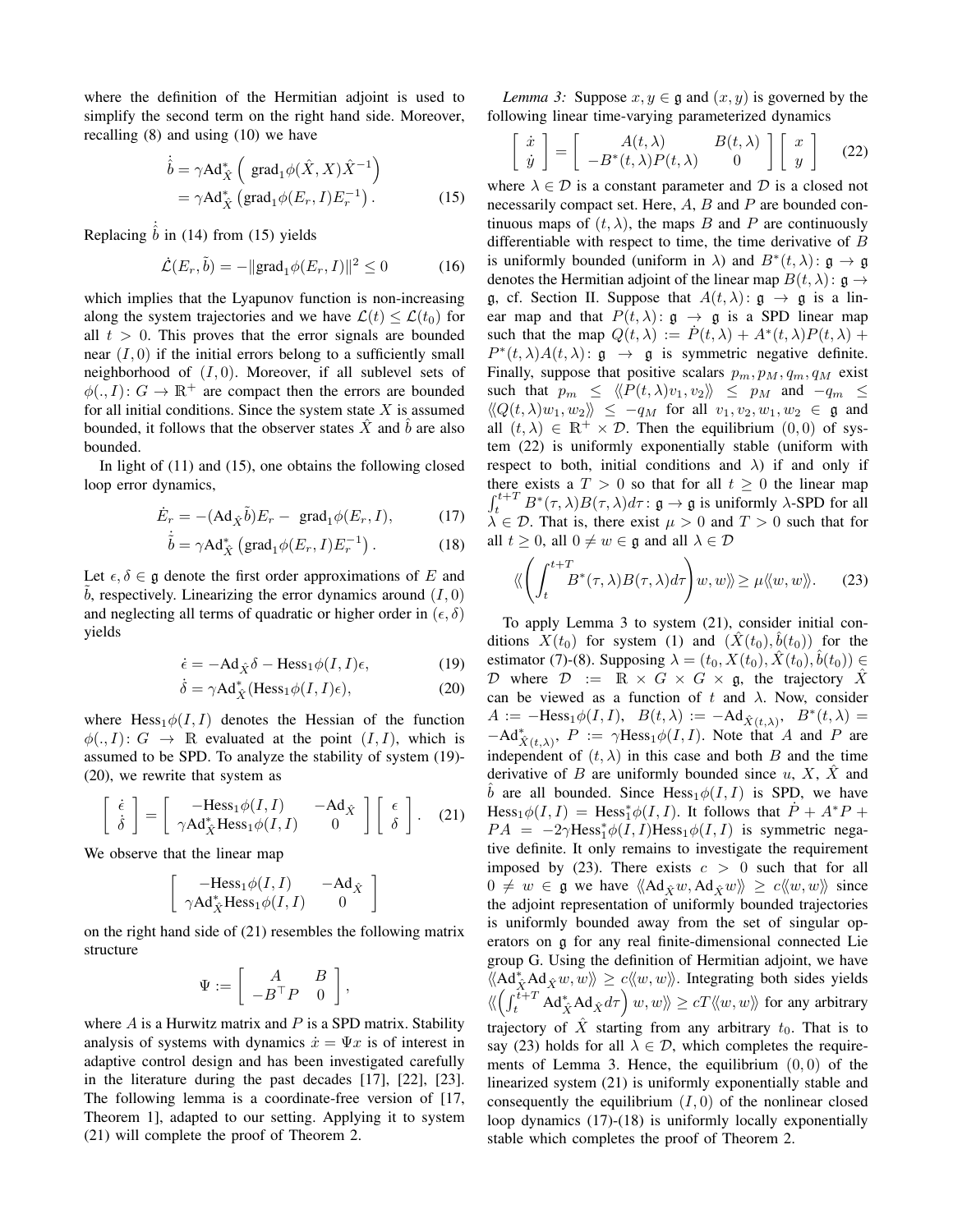Note that owing to the parameter-dependent analysis, the obtained exponential stability is uniform with respect to the choice of all initial conditions in  $\lambda$  and not only with respect to the choice of  $E_r(t_0)$  and  $\tilde{b}(t_0)$  for a given  $\tilde{X}$ .

# V. CONSTRUCTING A COST FUNCTION ON THE LIE GROUP

In the previous section we proposed the observer  $(7)-(8)$ that employs the gradient of a cost function  $\phi$  as its innovation term. In order to guarantee the stability of the observer via Theorem 2, the employed cost function must be rightinvariant, must satisfy grad<sub>1</sub> $\phi(I, I) = 0$ , and Hess<sub>1</sub> $\phi(I, I)$ must be SPD. In this section, we propose a method for constructing a suitable cost function on the Lie group  $G$  by employing cost functions on the homogeneous output spaces  $M_i, i = 1, \ldots, n.$ 

*Proposition 4:* Suppose  $f_i: M_i \times M_i \to \mathbb{R}^+$ ,  $(\hat{y}_i, y_i) \mapsto$  $f_i(\hat{y}_i, y_i)$  are cost functions on  $M_i$ ,  $i = 1, \ldots, n$ . Lift each  $f_i(\hat{y}_i, y_i)$  from  $M_i$  to G via  $\phi_i(\hat{X}, X)$  :=  $f_i(h_i(X, \hat{y}_i), h_i(X, \hat{y}_i))$  and construct the cost function  $\phi(X, X) := \sum_{i=1}^{n} \phi_i(X, X)$ . The following properties hold for  $\phi: G \times G \to \mathbb{R}^+$ .

- (a) Suppose each  $f_i$  is invariant under the action  $h_i$  of G, that is  $f_i(\hat{y}, y) = f_i(h_i(S, \hat{y}_i), h_i(S, y_i))$  for all  $S \in G, i = 1, \ldots, n$ . Then the cost function  $\phi(\hat{X}, X)$ is right-invariant.
- (b) Denote the differential of  $f_i(.,\hat{y}_i): M_i \rightarrow \mathbb{R}^+$  with respect to the first coordinate by  $d_1f_i(.,y_0): TM \rightarrow$ R. If  $d_1 f_i(\hat{y}_i, \hat{y}_i) = 0$  for all  $i = 1, \ldots, n$  then  $\text{grad}_1 \phi(I,I) = 0$ . If, additionally,  $\text{Hess}_1 f_i(\hat{y}_i, \hat{y}_i)$  is SPD for all  $i = 1, ..., n$  and if  $\bigcap_{i=1}^{n} T_I \text{stab}_{h_i}(\mathring{y}_i) =$  $\{0\}$ , where stab<sub>h<sub>i</sub></sub> $(\mathring{y}_i)$  denotes the *stabilizer* of  $\mathring{y}_i$  with respect to the action  $h_i$  defined by  $\operatorname{stab}_{h_i}(\mathring{y}_i) := \{ X \in$  $G|h_i(X, \mathring{y}_i) = \mathring{y}_i\},$  then  $Hess_1\phi(I, I)$  is SPD.
- (c) If the functions  $f_i(.,\mathring{y}_i): M_i \to \mathbb{R}^+, i = 1,\ldots,n$  have compact sublevel sets and  $\bigcap_{i=1}^n \operatorname{stab}_{h_i}(\hat{y}_i)$  is compact, then  $\phi(., I): G \to \mathbb{R}^+$  has compact sublevel sets.
- (d) If  $M_1, \ldots, M_n$  are *reductive* homogeneous spaces of  $G$ , then grad<sub>1</sub> $\phi$ ( $\hat{X}$ ,  $X$ ) is implementable based on sensor measurements, i.e. grad<sub>1</sub> $\phi(\hat{X}, X)$  is only a function of  $\hat{X}, y_i, \hat{y}_i$  (which are all available) and it is not a direct function of  $X$  (which is not available for measurement).

## *Proof:*

- (a) For any  $S \in G$  we compute  $\phi(XS,XS)$ P  $\begin{array}{rcl} \n\text{r} & \text{any} & S \in G \text{ we compute } \phi(XS,XS) = \frac{n}{i=1} f_i(h_i(\hat{X}S, \hat{y}_i), h_i(XS, \hat{y}_i)) & = \end{array}$ P  $\begin{array}{lll} \sum\limits_{i=1}^n \widetilde{f}_i(h_i(\hat{X}S,\mathring{y}_i), h_i(XS,\mathring{y}_i)) \ & = \ \sum\limits_{i=1}^n \widetilde{f}_i(h_i(S,h_i(\hat{X},\mathring{y}_i)), h_i(S,h_i(X,\mathring{y}_i))) \ & = \ \end{array}$  $\sum$  $\begin{array}{l} \sum\limits_{i=1}^{n-1}f_{i}(h_{i}(S, h_{i}(\hat{X},\mathring{y}_{i})), h_{i}(S, h_{i}(X, \mathring{y}_{i}))) \ = \sum\limits_{i=1}^{n}f_{i}(h_{i}(\hat{X}, \mathring{y}_{i}), h_{i}(X, \mathring{y}_{i})) \ = \ \ \ \phi(\hat{X},X) \quad \text{which} \end{array}$ shows that  $\phi$  is right-invariant.
- (b) Define the map  $h_{\hat{y}_i}: G \to M_i$  by  $h_{\hat{y}_i} X := h_i(X, \hat{y}_i)$ . Differentiating both sides of  $\phi(\hat{X}, I)$  $\sum_{i=1}^{n} f_i(h_i(\tilde{X}, \mathring{y}_i), \mathring{y}_i)$  in an arbitrary direction  $)$  =  $v \in T_I G$ , using the chain rule and evaluating at  $\ddot{X} = I$ we have  $d_1 \phi(I,I)[v] = \sum_{i=1}^n d_1 f_i(\mathring{y}_i, \mathring{y}_i)[T_I h_{\mathring{y}_i} v].$ Hence,  $d_1 f_i(\mathring{y}_i, \mathring{y}_i) = 0, \quad i = 1, \ldots, n$  implies  $d_1\phi(I,I)[v] = 0$  for all v which in turn yields grad<sub>1</sub> $\phi(I, I)$  = 0. One can verify that

 $Hess_1\phi_i(I, I) = (T_I h_{\hat{y}_i})^* Hess_1 f_i(\hat{y}_i, \hat{y}_i) T_I h_{\hat{y}_i}$  where  $(T_I h_{\hat{y}_i})^*$  denotes the Hermitian adjoint of  $T_I h_{\hat{y}_i}$ . Hence we have,  $Hess_1\phi(I,I) = \sum_{i=1}^n Hess_1\phi_i(I,I) =$  $\sum_{i=1}^{n} (T_I h_{\hat{y}_i})^*$ Hess $_1 f_i(\hat{y}_i, \hat{y}_i) T_I h_{\hat{y}_i}$  which together with the assumption that  $Hess_1 f_i(\mathring{y}_i, \mathring{y}_i), i = 1, \dots, n$ are SPD implies that  $Hess_1\phi(I, I)$  is at least symmetric positive semidefinite and  $\ker(\text{Hess}_1\phi(I, I))$  $\bigcap_{i=1}^n \text{ker}(T_I h_{\hat{y}_i})$ . Since,  $\text{ker}(T_I h_{\hat{y}_i}) = T_I \text{stab}_{h_i}(\hat{y}_i)$ , we have  $\bigcap_{i=1}^n \ker(T_I h_{\hat{y}_i}) = \bigcap_{i=1}^n T_I \operatorname{stab}_{h_i}(\hat{y}_i) = \{0\}.$ Consequently,  $\text{ker}(\text{Hess}_1 \phi(I, I)) = \{0\}$  which implies that  $Hess_1\phi(I, I)$  is full rank and hence SPD.

- (c) We have to show that  $E \mapsto \sum_{i=1}^n f_i(h_i(E, \hat{y}_i), \hat{y}_i)$  has compact sublevel sets. Denote by  $S_c^i$  the sublevel set of  $z_i \mapsto f_i(z_i, \hat{y}_i)$  for the value c. The sublevel set of  $(z_1, \ldots, z_n) \mapsto \sum_{i=1}^n f_i(z_i, \mathring{y}_i)$  for the value c is then a closed set contained in the compact set  $S_c^1 \times \ldots \times S_c^n$ (the product is compact by Tychonoff's theorem [24]). It remains to show that the map  $G \to M$ ,  $E \mapsto$  $(h_1(E, \hat{y}_1), \ldots, h_n(E, \hat{y}_n))$  is proper (i.e. the preimage of compact sets is compact). It is easy to see that this holds if and only if the stabilizer of  $(\hat{y}_1, \dots, \hat{y}_n)$  is compact. The latter is given by  $\bigcap_{i=1}^n \text{stab}_{h_i}(\hat{y}_i)$ .
- (d) For any reductive homogeneous space  $M_i$  there is an invariant horizontal distribution  $H_i$  and an invariant Riemannian metric on G, denoted by  $\langle ., . \rangle^i$ , such that the projection of the metric from  $H_i$  onto  $TM_i$  induces an invariant Riemannian metric on  $M_i$ , denoted by  $\prec$  ...  $\succ^i$  [8]. Denote the gradient of  $\phi_i(\hat{X}, X)$  and  $f_i(\hat{y}_i, y_i)$  with respect to  $\langle ., . \rangle^i$  and  $\prec$  ...  $\succ^i$  by grad $\check{i} \phi_i(\hat{X}, X)$  and grad $i_f^if_i(\hat{y}_i, y_i)$ , respectively. It has been shown in [14, Proposition 22] that  $\text{grad}_1^i \phi_i(\hat{X}, X) = (\text{grad}_1^i f_i(\hat{y}_i, y_i))^{\hat{H}_i(\hat{X})}$  where  $(.)^{H_i(\hat{X})}$  denotes the unique horizontal lift associated with the reductive homogeneous output space  $M_i$  and  $\hat{y}_i = h_i(X, \hat{y}_i)$ . Now, consider an arbitrary Riemannian metric  $\langle ., . \rangle$  on G. There exist SPD linear maps  $Q(\hat{X}), Q_i(\hat{X})$ :  $T_{\hat{X}}G \rightarrow T_{\hat{X}}^*G$ such that  $\langle v, w \rangle_{\hat{X}} = Q(\hat{X})[v][w]$  and  $\langle v, w \rangle_{\hat{X}}^{i} =$  $Q_i(\hat{X})[v][w]$  for all  $v, w \in \mathfrak{g}$ . Denoting the gradient of  $\phi_i$  with respect to  $\langle \cdot, \cdot \rangle$  by grad<sub>1</sub> $\phi_i$ , it is easy to verify that grad $_1\phi_i(\hat{X},X) = Q^{-1}(\hat{X})$  $Q_i(\hat{X})$ [grad $i \phi_i(\hat{X}, X)$ ] [1]. Hence, grad $_1 \phi(\hat{X}, X)$  =  $\sum_{i=1}^n Q^{-1}(\hat{X}) \circ Q_i(\hat{X})$ [(grad $_1^i f_i(\hat{y}_i, y_i)$ ) $\hat{H}_i(\hat{X})$ ]. Consequently, grad<sub>1</sub> $\phi(\hat{X}, X)$  can be written only as a function of  $\hat{X}, \hat{y}_i, \hat{y}_i$ .

Proposition 4 proposes a systematic method to construct a cost function  $\phi$  which satisfies the requirements of Theorem 2. The gradient of this function can be employed as an innovation term for the observer. We will illustrate this method in the next section by providing a comprehensive example.

Note that part (b) of Proposition 4 imposes the additional condition  $\bigcap_{i=1}^n T_I \text{stab}_{h_i}(\hat{y}_i) = \{0\}$ . As will be discussed in the next section, for the attitude estimation problem this condition corresponds to availability of two or more noncollinear vector measurements. When the system has only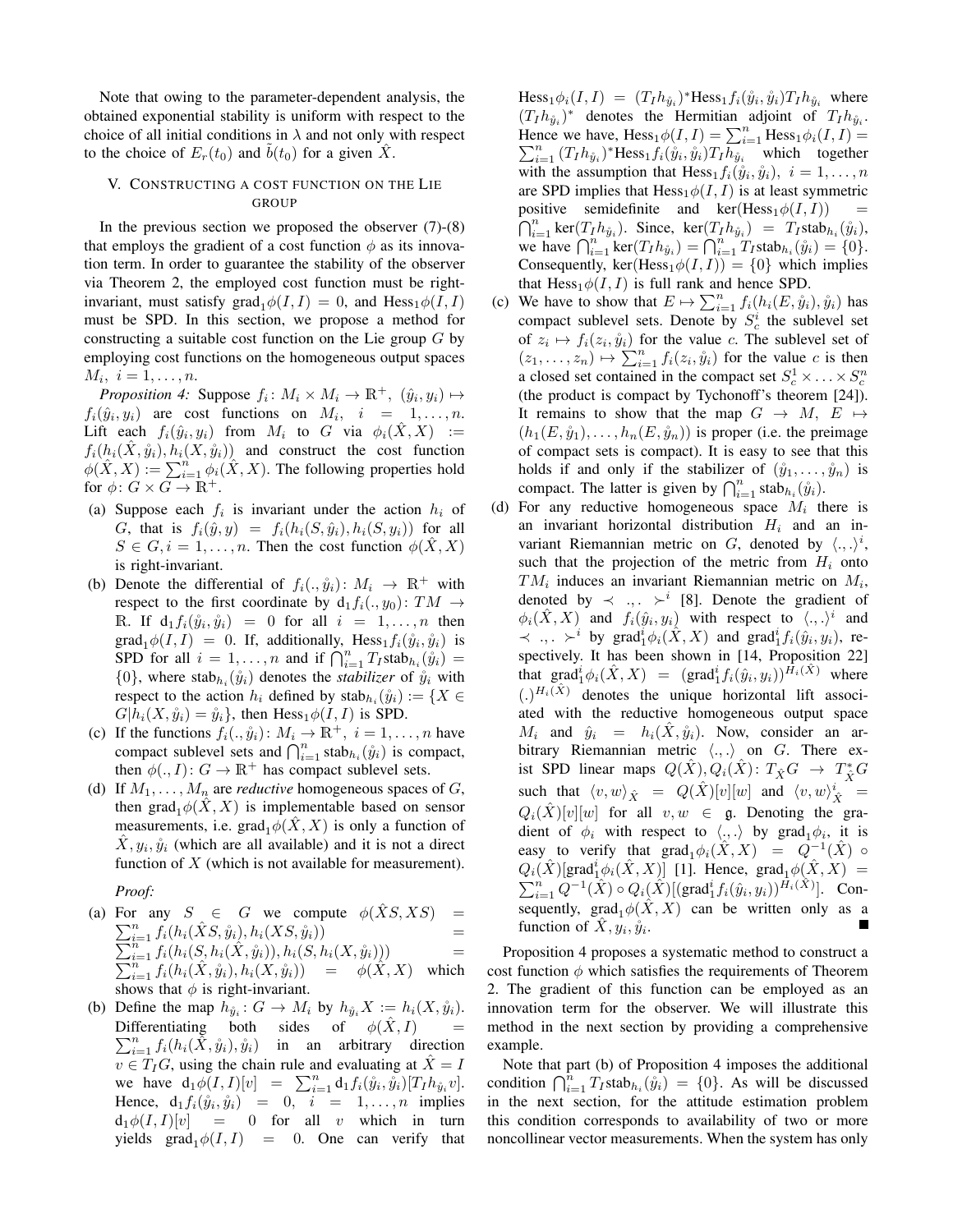one homogeneous output space  $M_1$ , the condition simplifies to  $T_I$ stab $h_1(\mathring{y}_1) = \{0\}$  which is equivalent to stab $h_1(\mathring{y}_1) =$  ${I}.$  This condition corresponds to the observability criterion discussed in [15] for the bias free case. Hence, the condition imposed in part (b) of Proposition 4 can be interpreted as a generalization of that observability criterion when multiple homogeneous output spaces are considered.

Note that in computing the derivative of the Lyapunov function in section IV-A, we implicitly assumed that the cost function  $\phi$  is not an explicit function of time. Hence, the method proposed in Proposition 4 suits those systems whose reference outputs are constant with respect to time. Time-varying reference outputs have been investigated in [2], [10], [12], [25] for the special case of attitude estimation on SO(3). Nevertheless, in most practical cases, the reference outputs can be assumed constant [7], [18], [26], and Proposition 4 can be applied to design a suitable cost function.

In several robotics applications where the considered Lie group is  $SO(3)$  and where the outputs live in copies of  $S^2$ , as well as in the case where the considered Lie group is  $SE(3)$ and the homogeneous output spaces are copies of  $\mathbb{R}^3$ , it has been shown that the reductivity condition imposed by part (d) of Proposition 4 holds and hence the resulting observer is implementable based on sensor measurements [15], [11].

# VI. EXAMPLE: ATTITUDE ESTIMATION USING BIASED ANGULAR VELOCITY MEASUREMENTS

We return to the attitude estimation problem discussed in Example 1. We aim to employ the observer developed in Section IV and use the guidelines presented in Section V to design a suitable cost function. We first verify the condition imposed by part (b) of Proposition 4. We have  $stab_{h_1}(\mathring{y}_1) = \{R \in SO(3) | R^{\top} \mathring{y}_1 = \mathring{y}_1\}$  and stab $h_2(\hat{y}_2) = \{R \in \mathsf{SO}(3) | R^{\top} \hat{y}_2 = \hat{y}_2\}.$  Hence we have,  $T_I$ stab $h_1(\mathring{y}_1) = \{ \Omega \in \mathfrak{so}(3) | \Omega \mathring{y}_1 = 0 \}$  and  $T_I$ stab $h_2(\mathring{y}_2) =$  $\{\Omega \in \mathfrak{so}(3) | \Omega_{y_2} = 0\}$ . Consider  $\Omega = \omega_{\times}$  where  $(.)_{\times}$ denotes the usual mapping from  $\mathbb{R}^3$  to  $\mathfrak{so}(3)$ . We have  $T_I$ stab $_{h_1}(\mathring{y}_1) \bigcap T_I$ stab $_{h_2}(\mathring{y}_2) = \{ \omega \in \mathbb{R}^3 \mid \omega \times \mathring{y}_1 = 0, \omega \times \mathring{y}_2 \}$  $\hat{y}_2 = 0$ } which implies that  $\omega$  is parallel to both  $\hat{y}_1$  and  $\hat{y}_2$ . Hence,  $T_I$ stab $_{h_1}(\mathring{y}_1) \bigcap T_I$ stab $_{h_2}(\mathring{y}_2) = \{0\}$  if and only if  $\mathring{y}_1$ and  $\hat{y}_2$  are non-collinear.

In order to employ the method presented in Section V, we need to construct suitable cost functions  $f_1(\hat{y}_1, y_1)$  and  $f_2(\hat{y}_2, y_2)$  on  $M_1$  and  $M_2$ . Note that both  $M_1$  and  $M_2$  are copies of  $S^2$  in this example. We consider  $f_1(\hat{y}_1, y_1) =$  $\frac{k_1}{2} ||\hat{y}_1 - y_1||^2$  where  $||a|| = a^\top a$  is induced by the standard Euclidian norm on  $\mathbb{R}^3$  and  $k_1 > 0$  is a positive scalar. It is easy to verify that  $f_1$  is invariant with respect to the action of  $SO(3)$  on  $S^2$  given by (6). One can also verify that  $d_1f_1(\hat{y}_1, \hat{y}_1) = 0$  and  $Hess_1f_1(\hat{y}_1, \hat{y}_1)$  is SPD. Similarly, we propose the cost function  $f_2(\hat{y}_2, y_2) = \frac{k_2}{2} ||\hat{y}_2 - y_2||^2$  on  $M_2$ where  $k_2 > 0$ . We lift  $f_1(\hat{y}_1, y_1)$  and  $f_2(\hat{y}_2, y_2)$  to obtain the following right-invariant cost function on  $G \times G$ .

$$
\phi(\hat{R}, R) := f_1(\hat{R}^\top \hat{y}_1, R^\top \hat{y}_1) + f_2(\hat{R}^\top \hat{y}_2, R^\top \hat{y}_2)
$$
(24)  
= 
$$
\frac{k_1}{2} ||\hat{R}^\top \hat{y}_1 - R^\top \hat{y}_1||^2 + \frac{k_2}{2} ||\hat{R}^\top \hat{y}_2 - R^\top \hat{y}_2||^2.
$$

By Proposition 4 it is guaranteed that grad<sub>1</sub> $\phi(I, I) = 0$ and Hess<sub>1</sub> $\phi(I, I)$  is SPD. We consider the inner product  $\langle\!\langle \Omega_1,\Omega_2 \rangle\!\rangle = \text{tr}(\Omega_1^\top \Omega_2)$ , for  $\Omega_1,\Omega_2 \in \mathfrak{so}(3)$  induced by the Frobenius inner product in  $\mathbb{R}^{3\times3}$ . One can build the following right-invariant Riemannian metric on  $SO(3)$  using right translation of the Lie algebra  $\mathfrak{so}(3)$ .

$$
\langle \Omega_1 \hat{R}, \Omega_2 \hat{R} \rangle_{\hat{R}} := \langle \! \langle \Omega_1, \Omega_2 \rangle \! \rangle = \text{tr}(\Omega_1^\top \Omega_2).
$$

Recalling that grad<sub>1</sub> $\phi(\hat{X}, X)$  can be computed using the differential of  $\phi(\hat{X}, X)$  with respect to the first coordinate in an arbitrary tangential direction  $\Omega \hat{R} \in T_{\hat{P}}$ SO(3), we have

$$
d_1 \phi(\hat{R}, R)[\hat{\Omega}\hat{R}] = \langle \text{grad}_1 \phi(\hat{R}, R), \hat{\Omega}\hat{R} \rangle_{\hat{R}}
$$
  
=  $\langle \langle \text{grad}_1 \phi(\hat{R}, R) \hat{R}^\top, \hat{\Omega} \rangle \rangle,$  (25)

where the last equality is obtained using the right-invariant property of the considered Riemannian metric. One can compute  $d_1\phi(\hat{R}, R)[\hat{\Omega}\hat{R}]$  by direct differentiation of (24) as,

 $d\Delta = 16\Delta R$ 

$$
d_1 \phi(R, R)[\Omega R] = k_1 \mathring{y}_1^\top \hat{\Omega} \hat{R} (\hat{R} - R)^\top \mathring{y}_1 + k_2 \mathring{y}_2^\top \hat{\Omega} \hat{R} (\hat{R} - R)^\top \mathring{y}_2 = -\text{tr} \left( \hat{\Omega}^\top \hat{R} (k_1(\hat{y}_1 - y_1) \mathring{y}_1^\top + k_2(\hat{y}_2 - y_2) \mathring{y}_2^\top) \right).
$$

Here we have used the shorthand notation  $\hat{y}_1 = \hat{R}^\top \hat{y}_1$  and  $\hat{y}_2 = \hat{R}^\top \hat{y}_2$  corresponding to the lifting process. Using the notation  $\mathbb{P}_{\mathfrak{so}(3)}(A) = \frac{1}{2}(A - A^{\top})$  for the matrix projection from  $\mathbb{R}^{3\times 3}$  onto  $\mathfrak{so}(3)$  we have

$$
d_1 \phi(\hat{X}, X) [\hat{\Omega} \hat{R}]
$$
\n
$$
= -\text{tr}(\hat{\Omega}^\top \mathbb{P}_{\mathfrak{so}(3)} (\hat{R}(k_1(\hat{y}_1 - y_1)\hat{y}_1^\top + k_2(\hat{y}_2 - y_2)\hat{y}_2^\top))
$$
\n
$$
= \langle \langle -\mathbb{P}_{\mathfrak{so}(3)} (\hat{R}(k_1(\hat{y}_1 - y_1)\hat{y}_1^\top + k_2(\hat{y}_2 - y_2)\hat{y}_2^\top), \hat{\Omega} \rangle \rangle.
$$
\n(26)

Comparing (25) and (26) and noting that  $\hat{\Omega}$  is arbitrary, we infer

grad<sub>1</sub>
$$
\phi(\hat{R}, R)
$$
 (27)  
=  $-\mathbb{P}_{\mathfrak{so}(3)}(\hat{R}(k_1(\hat{y}_1 - y_1)\hat{y}_1^{\top} + k_2(\hat{y}_2 - y_2)\hat{y}_2^{\top}))\hat{R}$ .

It is straight forward to show that for all  $\hat{R} \in SO(3)$  and  $A \in \mathbb{R}^{3 \times 3}$  we have  $\mathbb{P}_{\mathfrak{so}(3)}(\hat{R}A) = \hat{R}\mathbb{P}_{\mathfrak{so}(3)}(A\hat{R})\hat{R}^{\top}$ . Hence, (27) can be simplified to

grad<sub>1</sub>
$$
\phi(\hat{R}, R)
$$
  
\n
$$
= -\hat{R}\mathbb{P}_{\mathfrak{so}(3)}((k_1(\hat{y}_1 - y_1)\hat{y}_1^\top + k_2(\hat{y}_2 - y_2)\hat{y}_2^\top)\hat{R})
$$
\n
$$
= -\hat{R}\mathbb{P}_{\mathfrak{so}(3)}(k_1(\hat{y}_1 - y_1)\hat{y}_1^\top + k_2(\hat{y}_2 - y_2)\hat{y}_2^\top)
$$
\n
$$
= -\hat{R}(k_1(\hat{y}_1y_1^\top - y_1\hat{y}_1^\top) + k_2(\hat{y}_2y_2^\top - y_2\hat{y}_2^\top)).
$$
 (28)

Note that (28) is implementable as was stated in Proposition 4, since  $S^2$  is a reductive homogeneous space of  $SO(3)$ . Using (28) as an innovation term, the attitude estimator is given by

$$
\dot{\hat{R}} = \hat{R}(\Omega_y - \hat{b}) + k_1 \hat{R} (\hat{y}_1 y_1^\top - y_1 \hat{y}_1^\top) \n+ k_2 \hat{R} (\hat{y}_2 y_2^\top - y_2 \hat{y}_2^\top)
$$
\n(29)

where  $k_1$  and  $k_2$  are used as observer gains. Since SO(3) ⊂ GL(3) is a matrix Lie group and our considered Riemannian metric is induced by the Frobenius inner product on  $\mathbb{R}^{3\times3}$ ,